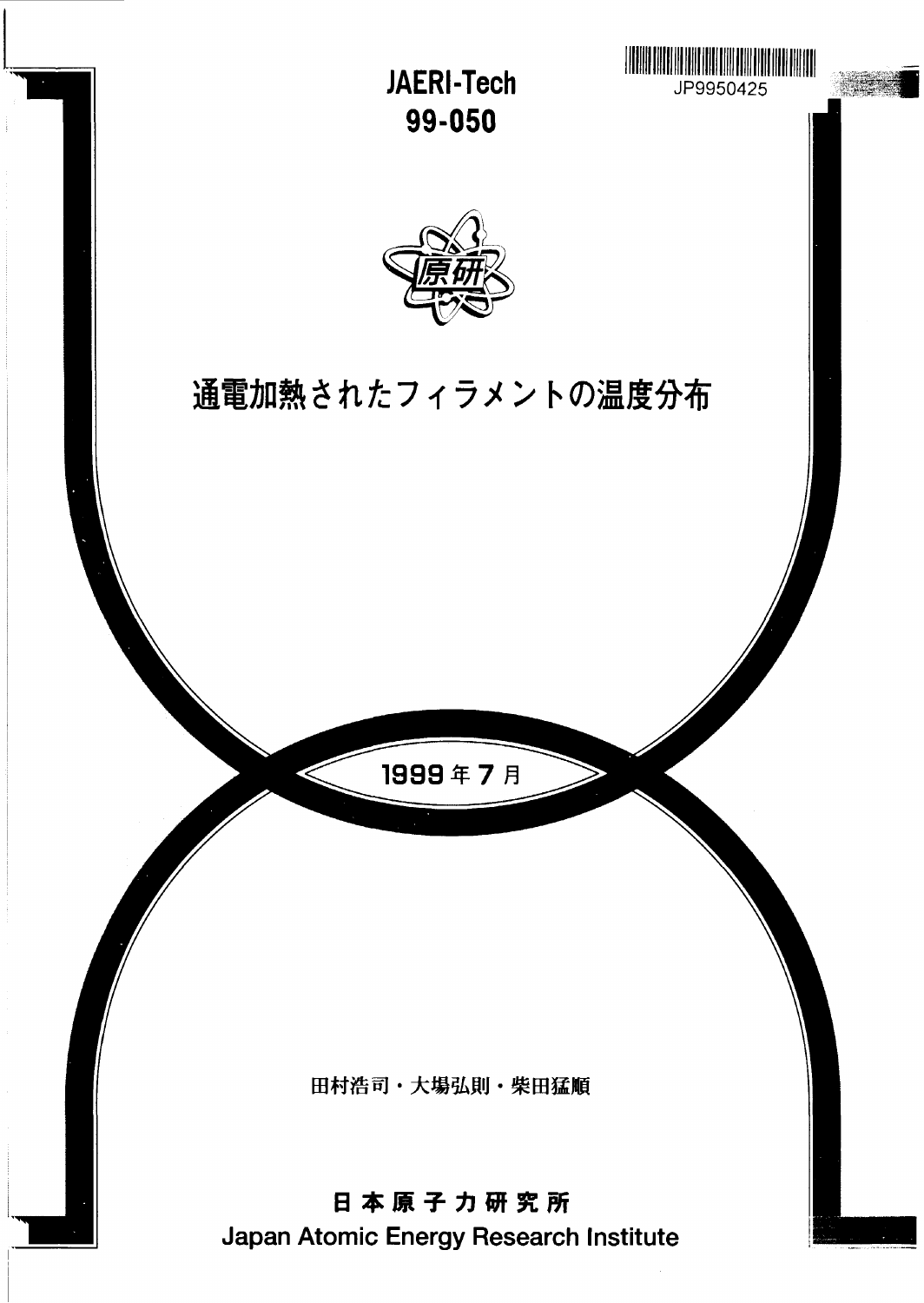本レポートは、日本原子力研究所が不定期に公刊している研究報告書です。

入手の問合わせは、日本原子力研究所研究情報部研究情報課 (〒319-1195 茨城県那珂 郡東海村)あて、お申し越しください。なお、このほかに財団法人原子力弘済会資料センター (〒319-1195 茨城県那珂郡東海村日本原子力研究所内)で複写による実費頒布をおこなっ ております。

This report is issued irregularly.

Inquiries about availability of the reports should be addressed to Research Information Division, Department of Intellectual Resources, Japan Atomic Energy Research Institute, Tokai-mura, Naka-gun, Ibaraki-ken 319-1195, Japan.

© Japan Atomic Energy Research Institute, 1999

日本原子力研究所 編集兼発行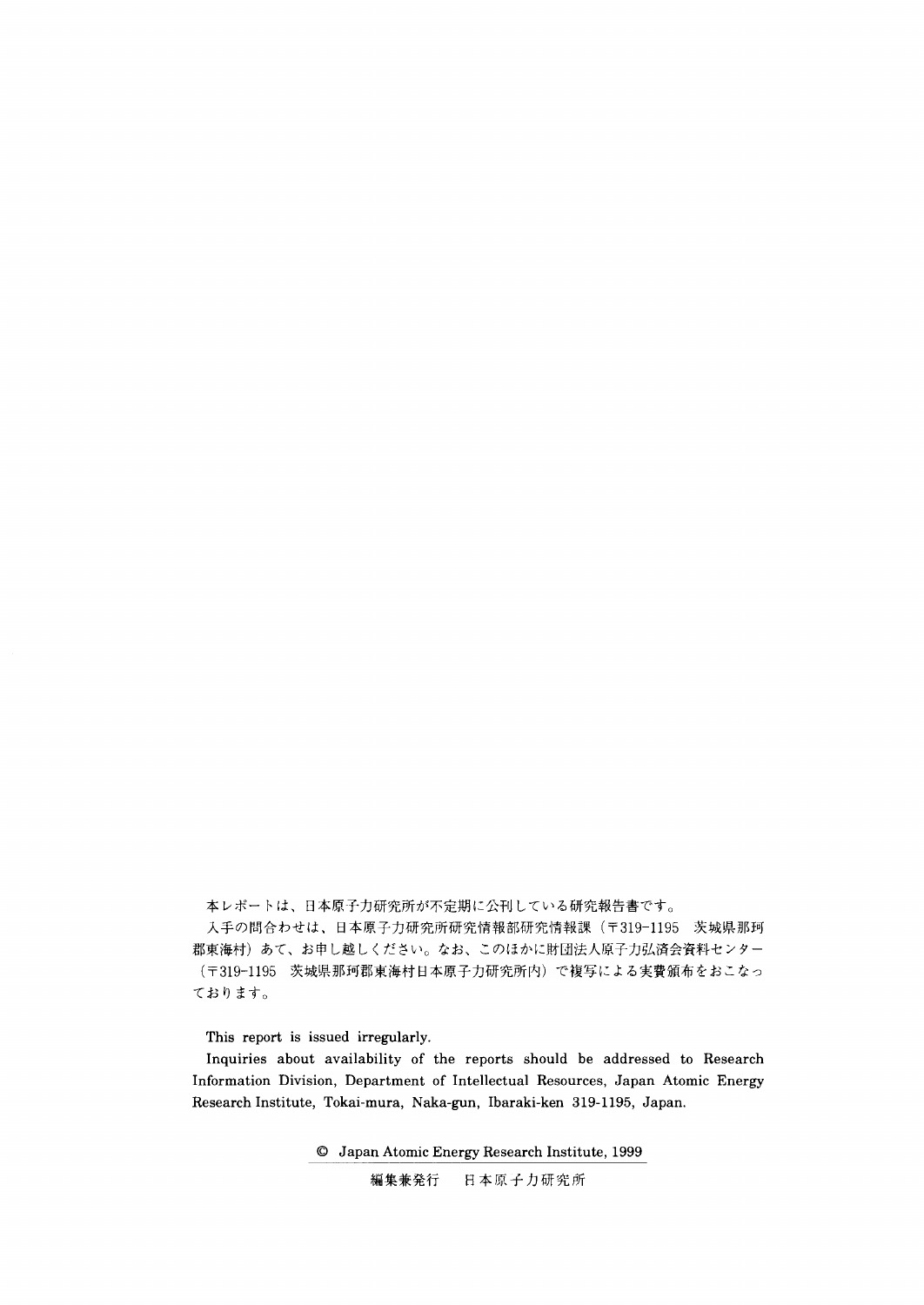通電加熱されたフィラメントの温度分布

## 日本原子力研究所東海研究所物質科学研究部 田村 浩司・大場 弘則・柴田 猛順

(1999年6月1日受理)

通電加熱したフィラメントの表面温度分布を測定した。直径 0.25mm、長さ 24.7mm の 5%レニウム入りタングステンフィラメントを5Aから7Aの直流電流で通電加熱し、その表 面を単色フィルターを通してCCD カメラで撮影録画し、画像信号からフィラメント長に亘 っての放射強度分布を得た。フィラメント中心部では放射強度が数 mm 以上に亘ってほぼ 一定であった。温度分布も一様で熱伝導によるエネルギー損失はないので、この部分の温 度を投入電力と放射損失のバランスから求めた。このフィラメント中央部の温度を基準点 とし、フィラメントの各点との放射輝度比からプランクの式を用いてフィラメントの温度 分布を決定した。本方法により、容易にフィラメントの温度分布を測定できることがわか った。

東海研究所: 〒319-1195 茨城県那珂郡東海村白方白根2-4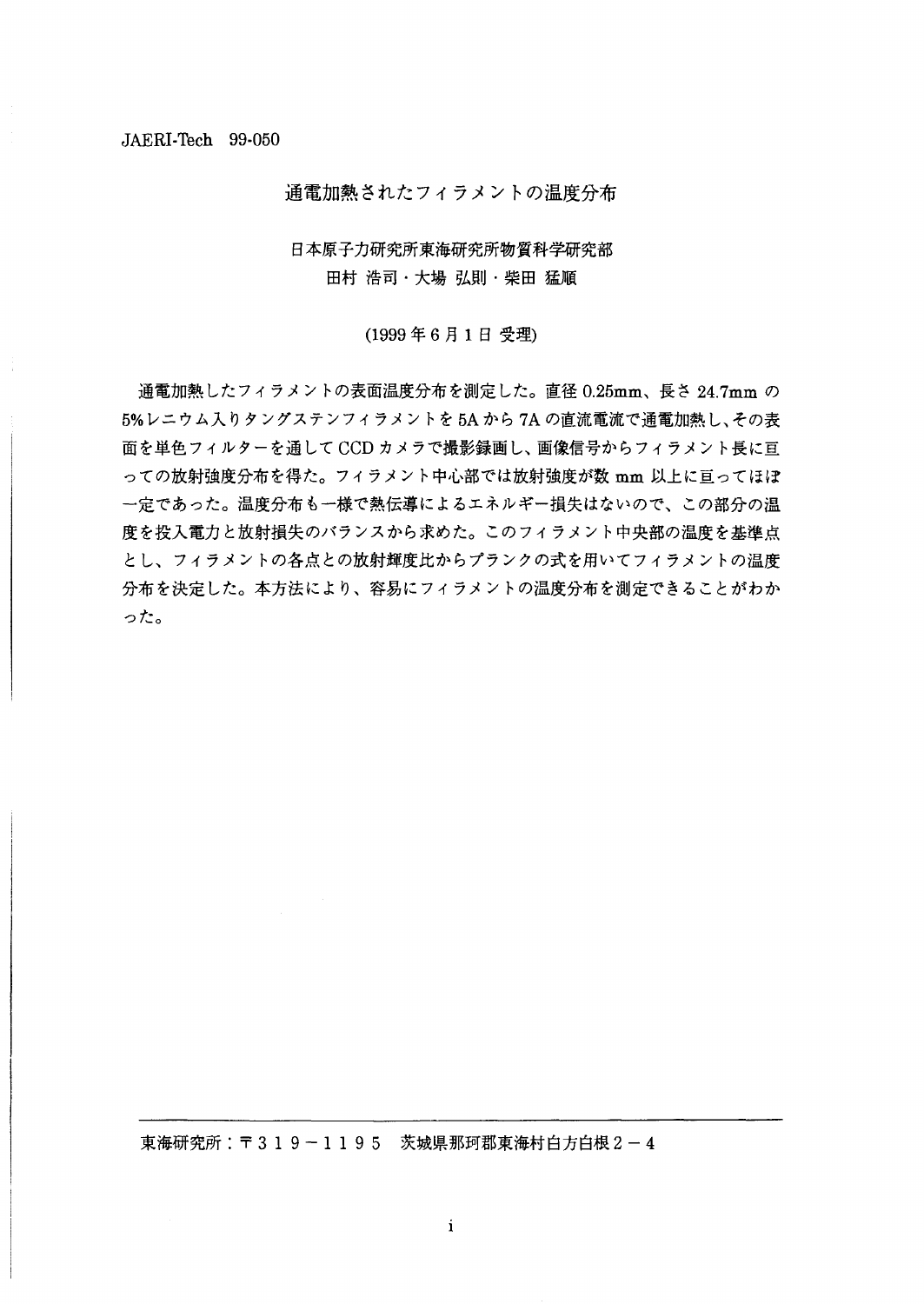#### JAERI-Tech 99-050

## Temperature Distributions of a Conductively Heated Filament

Koji TAMURA, Hironori OHBA and Takemasa SHIBATA

Department of Materials Science Tokai Research Establishment Japan Atomic Energy Research Institute Tokai-mura, Naka-gun, Ibaraki-ken

(Received June 1, 1999)

Temperature distributions of a heated filament were measured. A W-Re(5%) filament (0.25 mm in diameter, 24.7 mm in length) was conductively heated by currents between 5A and 7A with a DC power supply, and the surface of the filament was imaged with a charge coupled device (CCD) camera through a monochromatic filter. The spectral radiation intensity at the filament center region was almost uniform. Since the temperature distribution was also uniform and the energy loss by thermal conduction was negligible, temperature in this region was determined from the energy balance between applied power and radiation loss. Temperature distribution of the filament was determined based on the Planck's law of radiation from the spectral radiation intensity ratio of the filament surface using obtained temperature as a reference. It was found that temperature distribution of a filament was easily measured by this method.

Keywords: Filament, Temperature Profile, CCD Camera, Spectral Radiation Intensity, Planck's Law, Tungsten, Rhenium.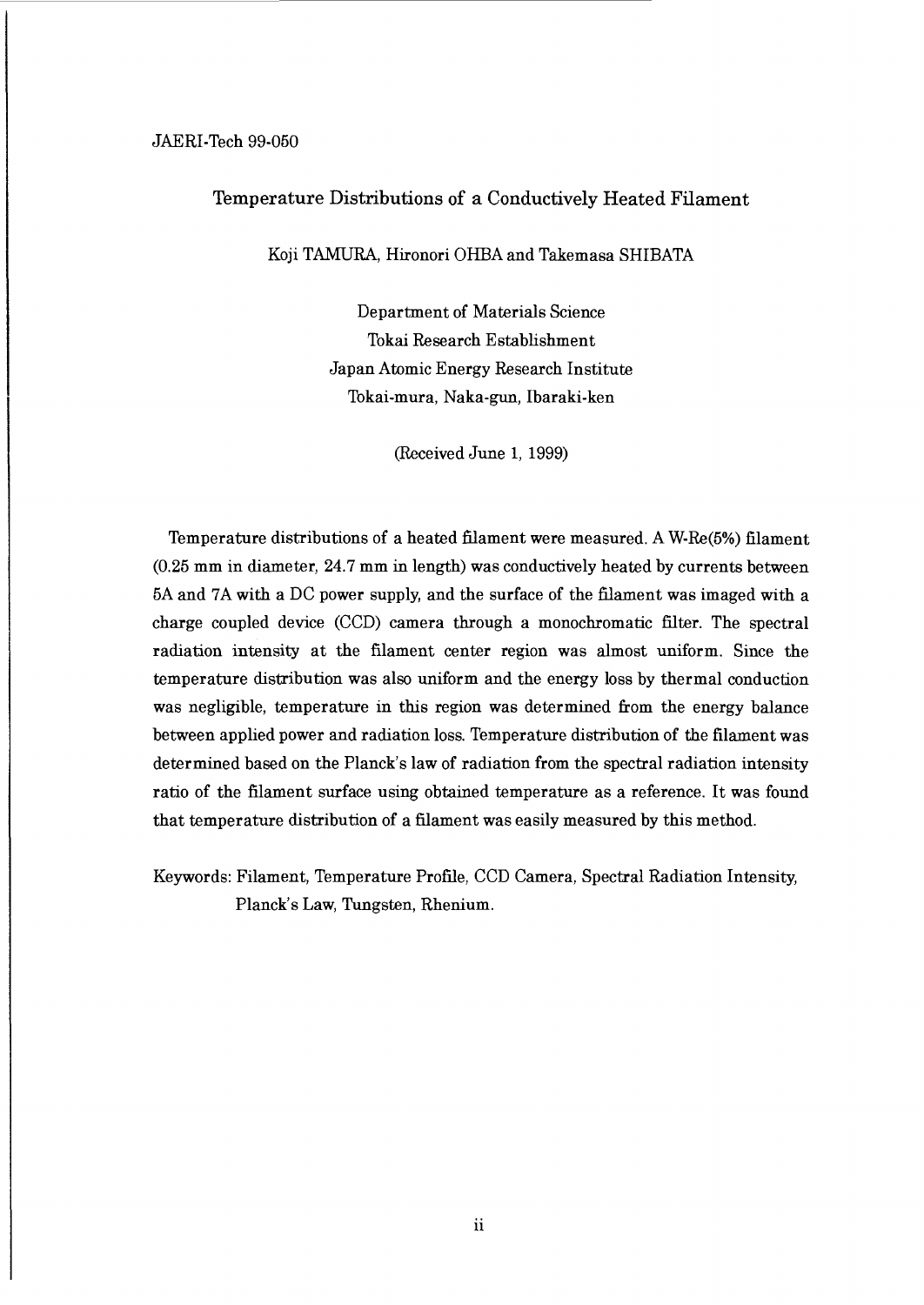# 目 次

|      | 2. 測定方法 ……………………………………………………………………………………… 1 |  |
|------|---------------------------------------------|--|
|      |                                             |  |
|      |                                             |  |
| 謝辞   |                                             |  |
| 参考文献 |                                             |  |

# Contents

| 1. Introduction $\cdots$ $\cdots$ $\cdots$ $\cdots$ $\cdots$ $\cdots$ $\cdots$ $\cdots$ $\cdots$ $\cdots$ $\cdots$ $\cdots$ $\cdots$ $\cdots$ $\cdots$ |  |
|--------------------------------------------------------------------------------------------------------------------------------------------------------|--|
|                                                                                                                                                        |  |
|                                                                                                                                                        |  |
| 4. Conclusion $\cdots$ $\cdots$ $\cdots$ $\cdots$ $\cdots$ $\cdots$ $\cdots$ $\cdots$ $\cdots$ $\cdots$ $\cdots$ $\cdots$ $\cdots$ $\cdots$ 3          |  |
|                                                                                                                                                        |  |
| References $\cdots$ $\cdots$ $\cdots$ $\cdots$ $\cdots$ $\cdots$ $\cdots$ $\cdots$ $\cdots$ $\cdots$ $\cdots$ $\cdots$ $\cdots$ $\cdots$ $\cdots$      |  |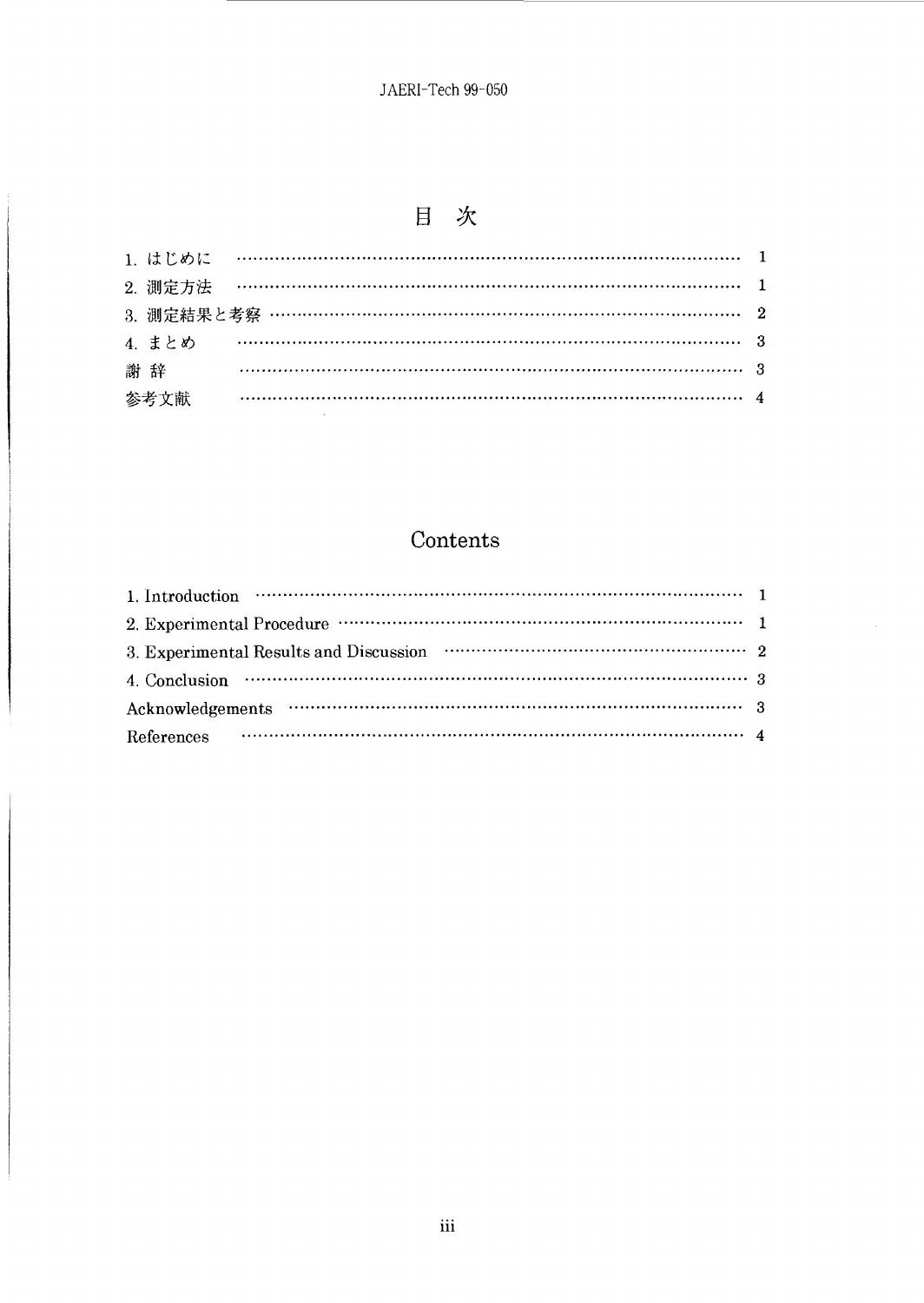#### 1. はじめに

タングステンフィラメントはイオン源や電離真空計をはじめ、さまざまな分野で用いら れている。タングステンフィラメントを多くの分野で用いる場合、通電加熱時のフィラメ ント表面の温度とその温度分布が必要となる。著者らは、表面電離型原子ビーム検出器1,2,3) を試作し、ランタノイド原子ビームの検出に用いている。その特性評価では、フィラメン ト表面の温度分布は、フィラメントが十分長く通電によるジュール加熱と表面からの放射 損失が釣り合って表面温度が決まると考えた。しかし、フィラメント固定端への熱伝導を 考えるとフィラメントの温度は一様ではなく、中心部の温度も推定温度よりも低くなる可 能性がある。このようなフィラメントの温度分布は、計算 45により評価できるが、この場 合フィラメント端部の温度が必要である。しかし、フィラメント端部の温度は、フィラメ ントを固定している電流導入端子の温度、フィラメントと導入端子の接触熱伝導係数等が 明らかでないと推定は困難である。

大場等<sup>6,7,8,9)は、電子銃加熱蒸発時の蒸発面からの放射強度を電荷結合素子(CCD)カメラ</sup> により測定し、蒸発面の温度分布を求めた。本報告では、大場等と同様に CCD カメラによ り通電加熱したフィラメントの放射強度を測定し、表面の温度分布の測定を試みた。

#### 2. 測定方法

輝度分布測定に用いた実験装置の概念図を Fig.1 に示す。真空容器内の5%レニウム入 りタングステンフィラメント(0.25mm 径、長さ 24.7mm、Goodfellow 社製)を、定電流 電源により通電加熱した。赤熱したフィラメント像をフィルターを通して CCD カメラで撮 影し、ビデオレコーダーで録画した。フィルターには中心波長 650nm、半値全幅 10nm の 狭帯域フィルターを用いた。録画画像の信号を画像処理装置(浜松フォトニクス社製 DVS-300)に接続して AD 変換を行い、8ビット(256階調)でフィラメント表面の2 次元の輝度分布(640×485 ドット)を求めた。撮影はフィラメントを5~7A の定電流で 通電加熱させながら、カメラレンズ (Nikon 社製 35~70mm) の絞り値 (£3.3~22) と光吸 収フィルター (ND フィルター) の組み合わせを変えて段階的に CCD 素子が飽和しなくな るまで撮影し録画した。フィラメント上の各点の放射強度 L は、カメラの絞り値 f と ND フィルターの透過率 tで撮影録画した画像の処理出力輝度値に ftをかけたものとして求め た。

この測定では放射強度の相対値しか求まらない。このため、温度分布算出には、温度が わかっている基準点が必要となる。次節で述べるように、フィラメント中心部では放射強 度が数 mm 以上に亘ってほぼ一定であるので、フィラメント固定部への熱伝導は無視でき、 通電によるジュール熱と表面からの熱放射とが釣り合っているとしてその温度を推定した。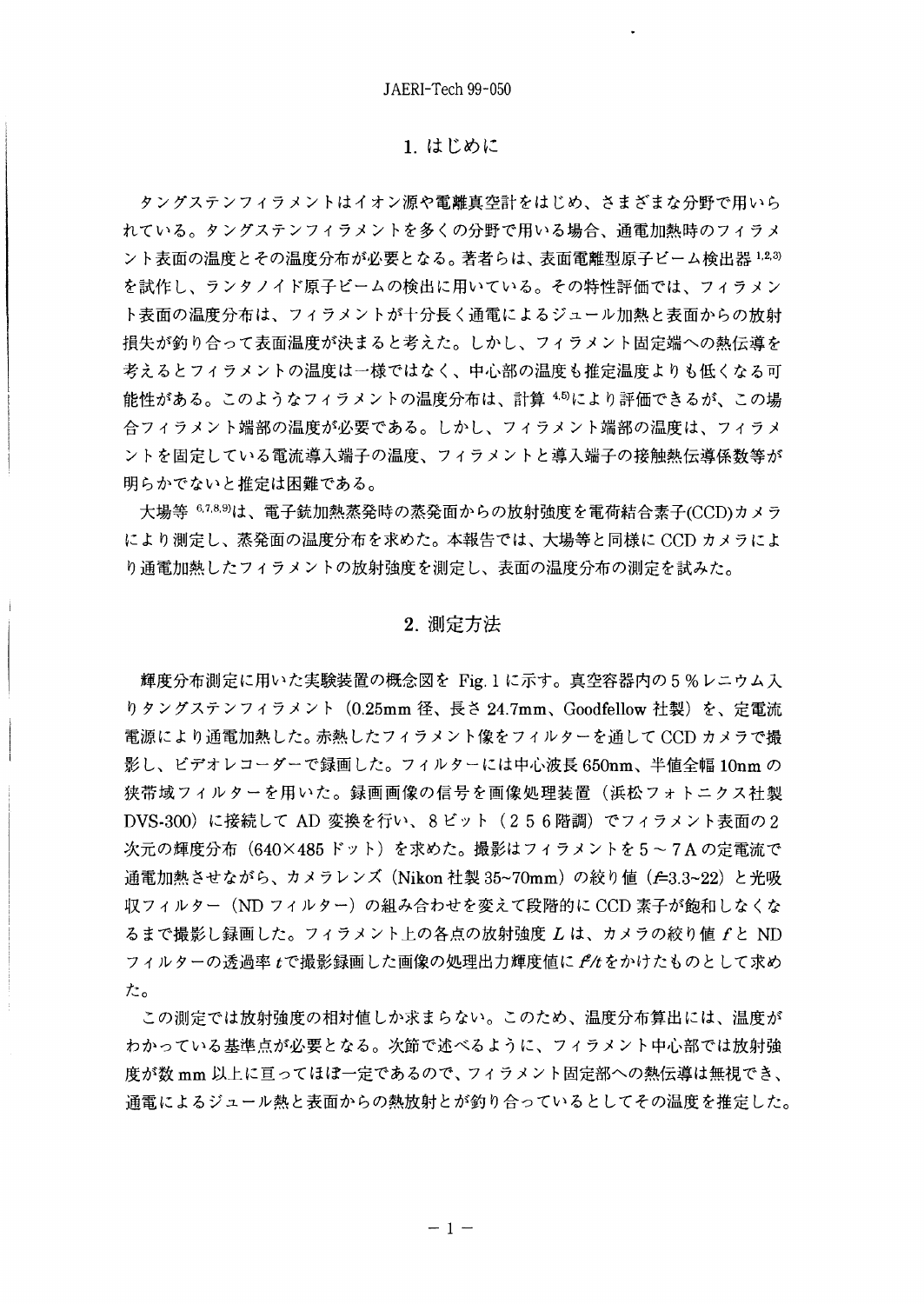得られた温度を基準点としてプランクの式を用いて温度分布を算出した。

### 3. 測定結果と考察

Fig. 2 (a), (b) に 7A の電流を通電した場合のフィラメント像を示す。フィラメントは直 線状に取り付けたが、通電加熱後、図のように変形している。Fig. 2 (a)ではフィラメント 中心部での輝度が飽和しており、端部にはフィラメント取り付け金具が見える。Fig 2 (h) はこれを ND フィルターで十分減光しフィラメント中心部でも輝度が飽和していない場合 のフィラメント像である。

CCD 素子が飽和していない領域のフィラメント像を用いて、フィラメントの放射強度分 布を求めた。Fig. 3 は、フィラメント電流が 5 A、6 A、7 A における放射強度 Lのフィラメ ント長に亘っての分布である。輝度は中心部が高く、フィラメント電流が増すにつれて高 くなっている。また、中心部での放射強度は数 mm の範囲に渡ってほぼ一定であるので、 フィラメントは十分長く、中心部では通電によるジュール熱と熱放射が釣り合っていると 考えられる。

基準点となるフィラメント中心部の各電流値での温度は以下のように推定した。フィラ メントが十分長いとすると、通電によるジュール熱と表面からの熱放射が釣り合っている と考えられるのでフィラメントの表面温度 Tは、

 $I^2 \cdot \rho/(\pi d^2/4) = \epsilon \sigma T^4 \cdot \pi d$ 

で決まる。ここでIはフィラメント電流、ρは抵抗率、dはフィラメントの直径、εはフィ ラメントの放射率、oはシュテファンーボルツマン定数である。また、フィラメント周囲 の温度はフィラメント温度 Tに比べ十分低いので無視した。実験で用いた 5%レニウム入り タングステンの抵抗率 ρ(Ωm)は、

 $\rho = (0.0335T - 4.7) \times 10^{-8}$ 

である<sup>10)</sup>。また、放射率 ε はタングステンと同じと仮定し<sup>11)</sup>、

 $\epsilon = -3.7 \times 10^{-8} T^2 + 0.00026T - 0.112$ 

として上式より温度 Tを求めた。 結果を Fig. 4 に実線で示す。 7A 通電時の中心部分の温度 は 2798K と推定される。得られた各電流値での温度を基準点とした。

フィラメント上の各点の放射強度  $L(\lambda, T)$ と温度 Tは、基準となる点の放射強度 L( $\lambda, T$ ) と温度 T<sub>r</sub>を用いて次の関係式で表される。

$$
\frac{\varepsilon_r L(\lambda, T)}{\varepsilon L_r(\lambda, T_r)} = \exp\left\{\frac{ch}{k\lambda}(\frac{1}{T_r} - \frac{1}{T})\right\}
$$
(1)

ここで、ε、Τと L(λ,Τ)はフィラメント表面の放射率、温度と分光放射強度であり、  $\varepsilon$ , T. と L. (  $\lambda$ , T) は基準点の放射率、温度と分光放射強度である。c は光の速度、h は プランク定数、kはボルツマン定数、λは単色フィルターの透過波長である。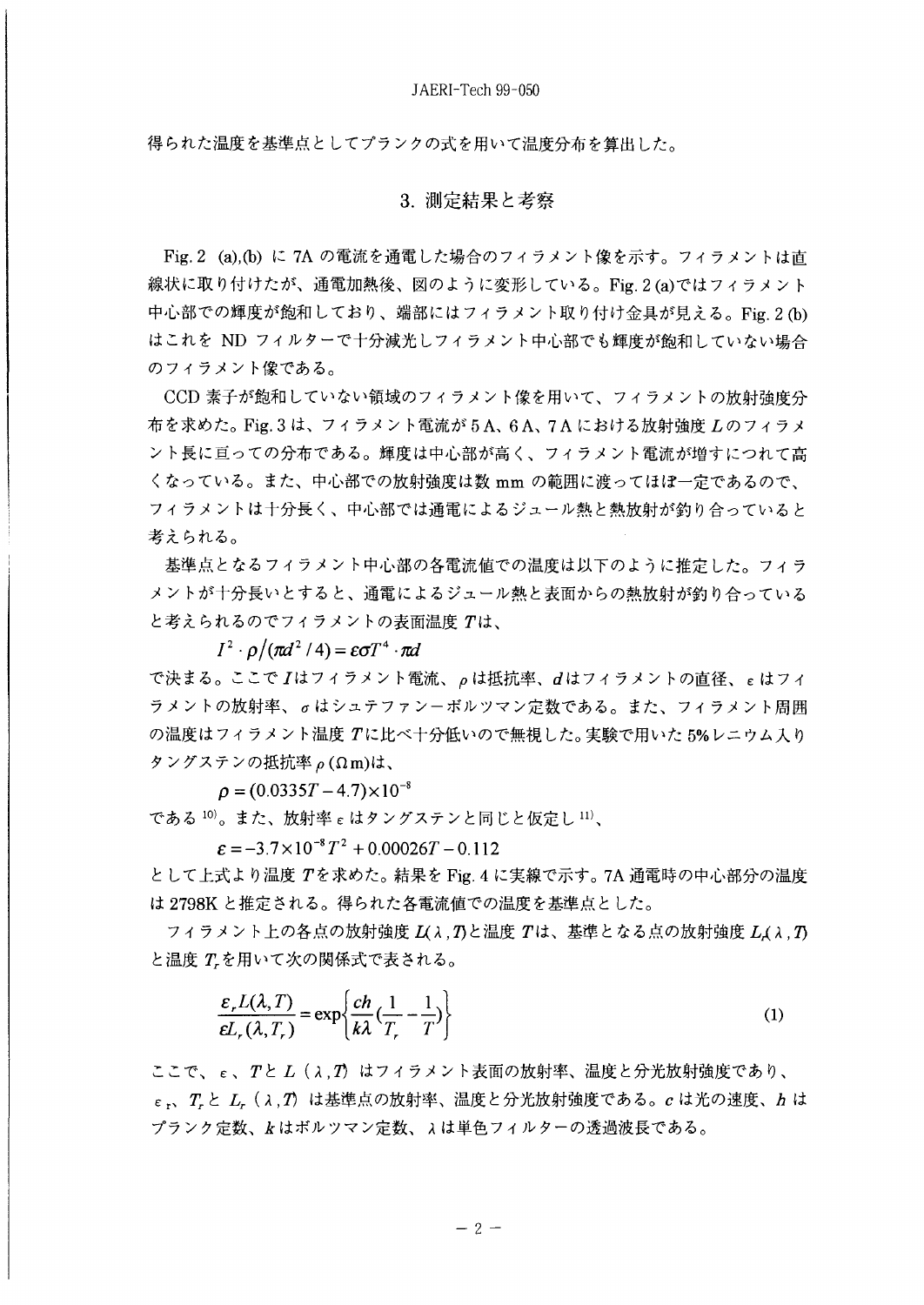関係式(1)を用いて求めた各電流値でのフィラメントの温度分布を Fig. 5 に示す。ここで、 各点の放射率とは等しいとしている。また、フィラメント端部では放射強度が小さく測定 ができないため、この部分については端部近傍での測定値を端部まで外挿した。この部分 を点線で示す。中心部の温度が一様である領域はフィラメント電流が高い 7A の場合の方が、 低い 5A の場合よりも広いことがわかる。

Fig.5 は、各フィラメント電流値での中心部温度を基準点としているが、あるフィラメン ト電流値での温度を基準点とすれば、他のフィラメント電流値での温度も (1) 式を用いて 求めることができるはずである。フィラメント電流が7Aの時の中心部温度 (2798K) を基 準点に、5A と 6A での中心部の放射強度より温度を求めたものを Fig.4 に△印で示す。こ の結果は、熱収支から求めた温度とよく一致しており、各電流値での中心部温度の推定値 と矛盾がないことがわかる。また、この結果より、フィラメントが十分長く、フィラメン トに沿う熱伝導が無視できるとき、ジュール加熱と放射熱が釣り合うとして求めた温度を 基準点として、フィラメントが短い場合や太い場合の温度分布も本方法で容易に求めるこ とができることがわかる。また、表面電離の実験で用いた 0.25mm の 5%レニウム入りタン グステンフィラメントの温度を熱収支から求め、10mm に亘って一定と考えたが 3、これは Fig. 5 に示す結果より妥当であることがわかった。

### 4. まとめ

直径 0.25mm、長さ 24.7mm の 5% レニウム入りタングステンフィラメントを 5A から 7A の直流電流で通電加熱し、その表面を CCD カメラで撮影録画することによりフィラメント 長に亘っての放射強度分布を得た。放射強度が一定であり、温度分布も一定であることか ら、投入電力と放射損失のバランスから求めたフィラメント温度を基準点とし、各点との 放射強度比からプランクの式を用いてフィラメントの温度分布を求めた。本方法により、 容易にフィラメントの温度分布を測定できることがわかった。

#### 謝辞

本研究の実験および取りまとめにあたり、岡崎哲治氏、足立肇氏にご協力いただきまし た。ここに、心から感謝いたします。また、本論文を読んでいただき貴重なコメントをし て下さった物質科学研究部の池添康正氏に深く感謝いたします。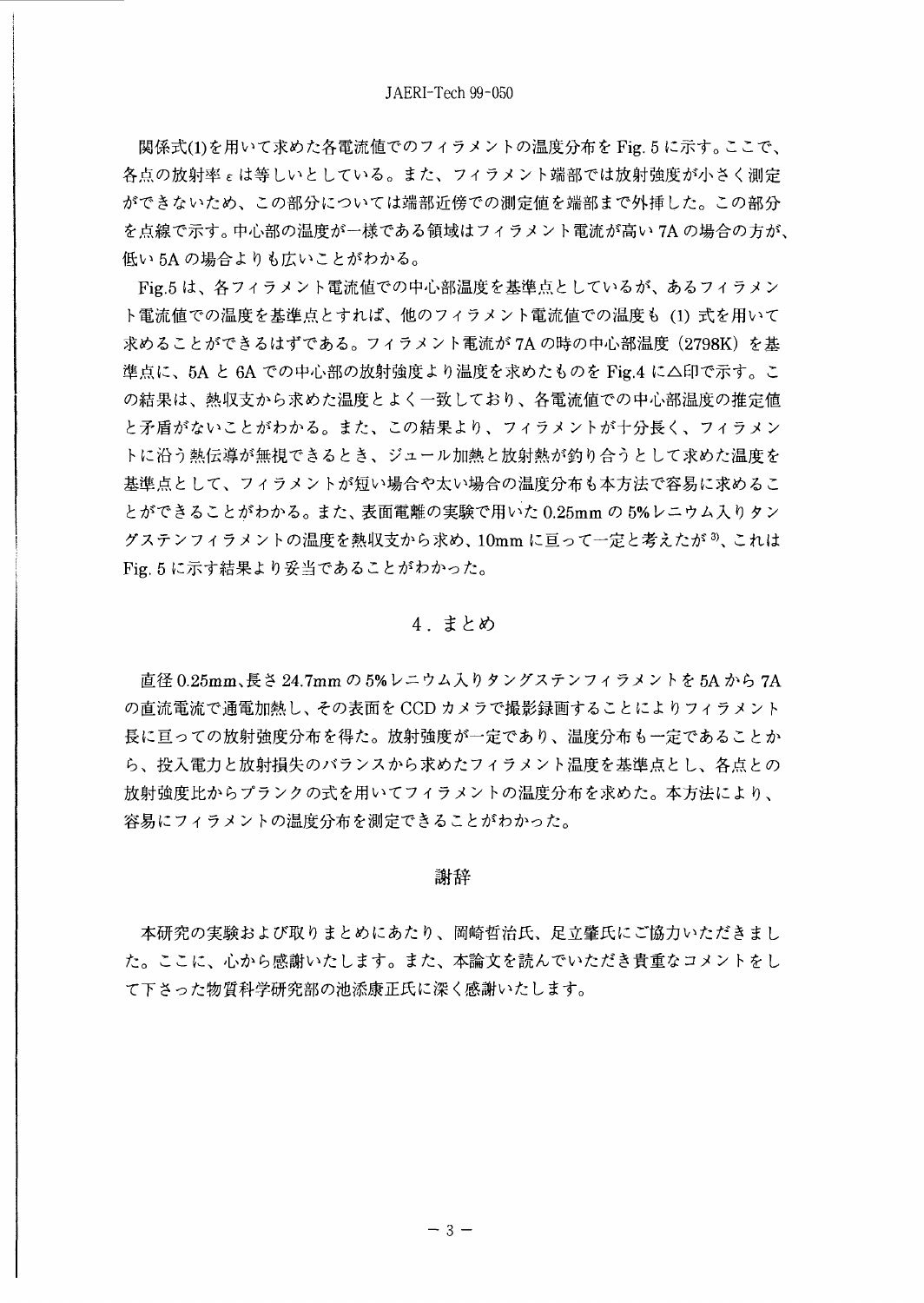### 参考文献

- 1) 田村浩司、柴田猛順: 真空 41, 332 (1998).
- 2) 田村浩司、足立肇、柴田猛順: JAERI-Research 98-20 (1998).
- 3) Tamura K., Ohba H., Okazaki T., Adachi H. and Shibata T.: Jpn.J.Appl.Phys., 37. 6651 (1998).
- 4) Halas S. and Durakiewicz T.: Vacuum 49, 331 (1998).
- 5) 田中茂: JAERI-M 9152 (1980).
- 6) 大場弘則、小倉浩一、柴田猛順: 真空 36, 203 (1993).
- 7) 大場弘則、柴田猛順: JAERI-M 93-243 (1993).
- 8) Ohba H. and Shibata T.: Jpn. J. Appl. Phys. 34, 4253 (1995).
- 9) 大場弘則、柴田猛順: JAERI-Research 98-069 (1998).
- 10) Goodfellow 社私信.
- 11) Doma F. E. and May T.: J. Appl. Phys. 49, 5074 (1978).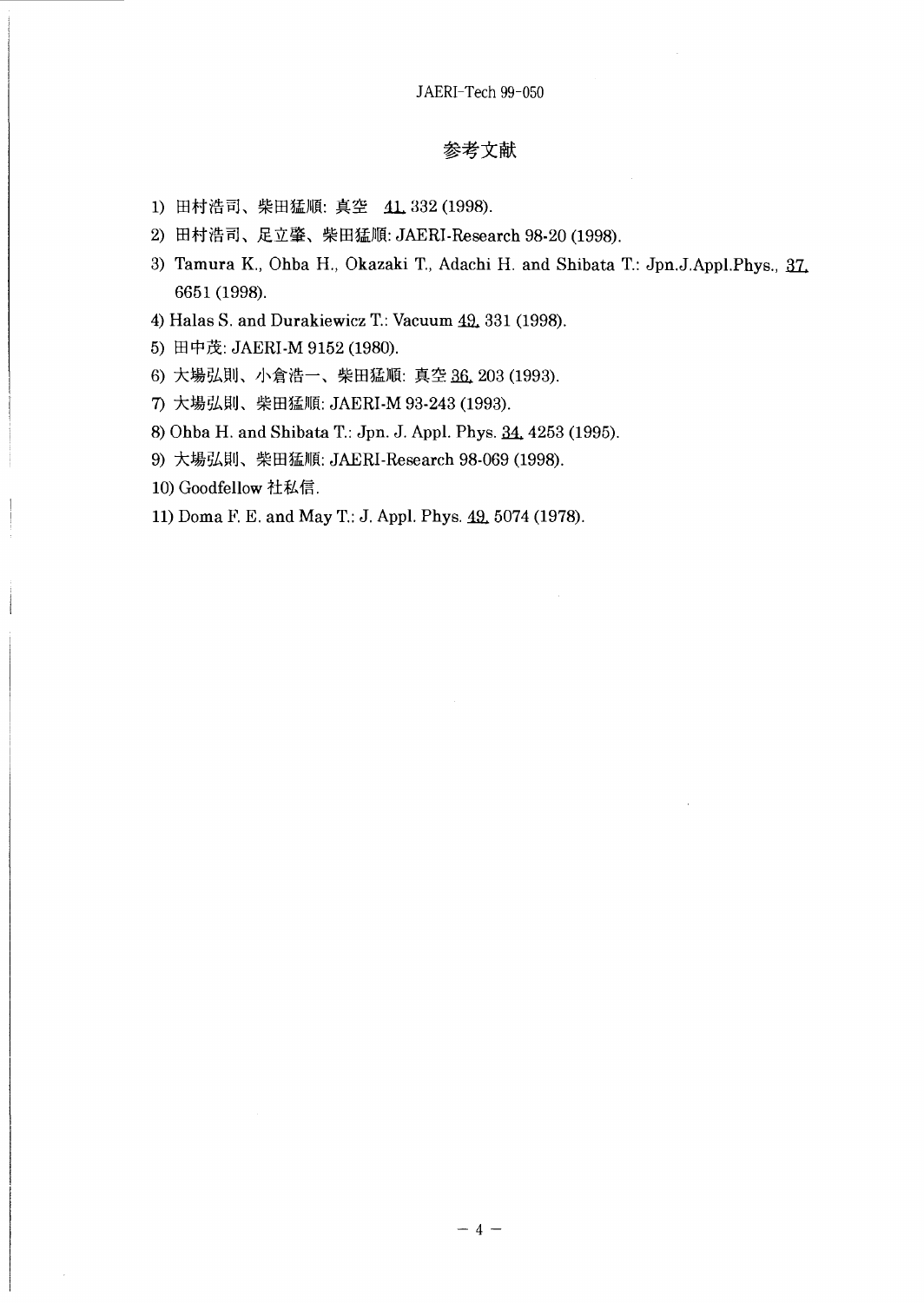

Fig. 1 Schematic drawing of the experimental setup.

 $\bar{z}$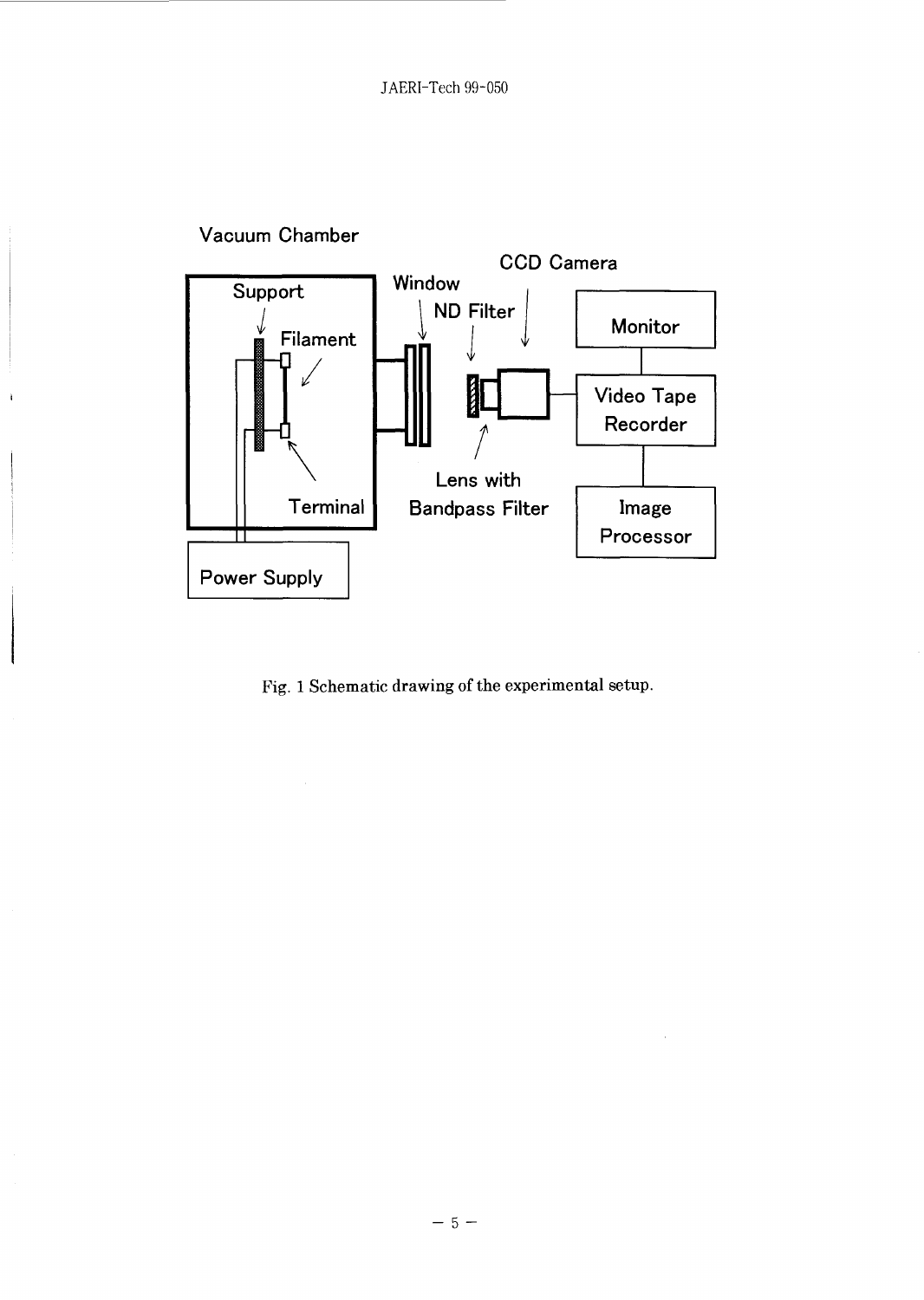







Fig. 2 Image signals of a filament heated with filament current of 7A.

- (a)  $f=16$ . Transmission of ND filter was 0.25.
- (b)  $f=16$ . Transmission of ND filter was 0.0039.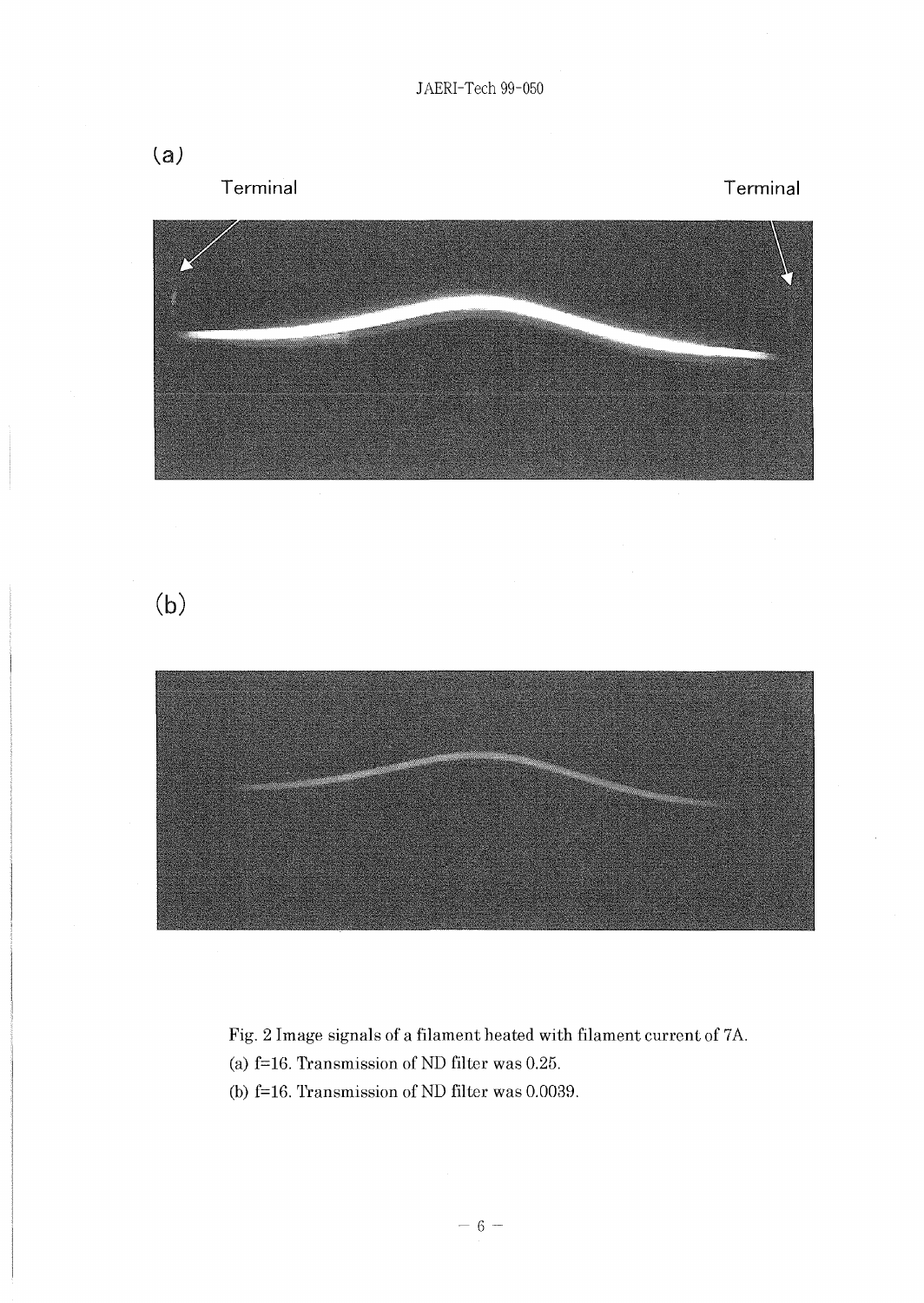



Fig. 3 Spectral radiance profile of a filament as a function of distance from filament center for filament currents of 5A, 6A and 7A.



Fig. 4 Filament temperature as a function of filament current.

Solid line: Temperature determined from the energy balance between applied power and radiation loss.

Triangles: Temperature determined from the radiation intensity ratio assuming the temperature at the filament current of 7A.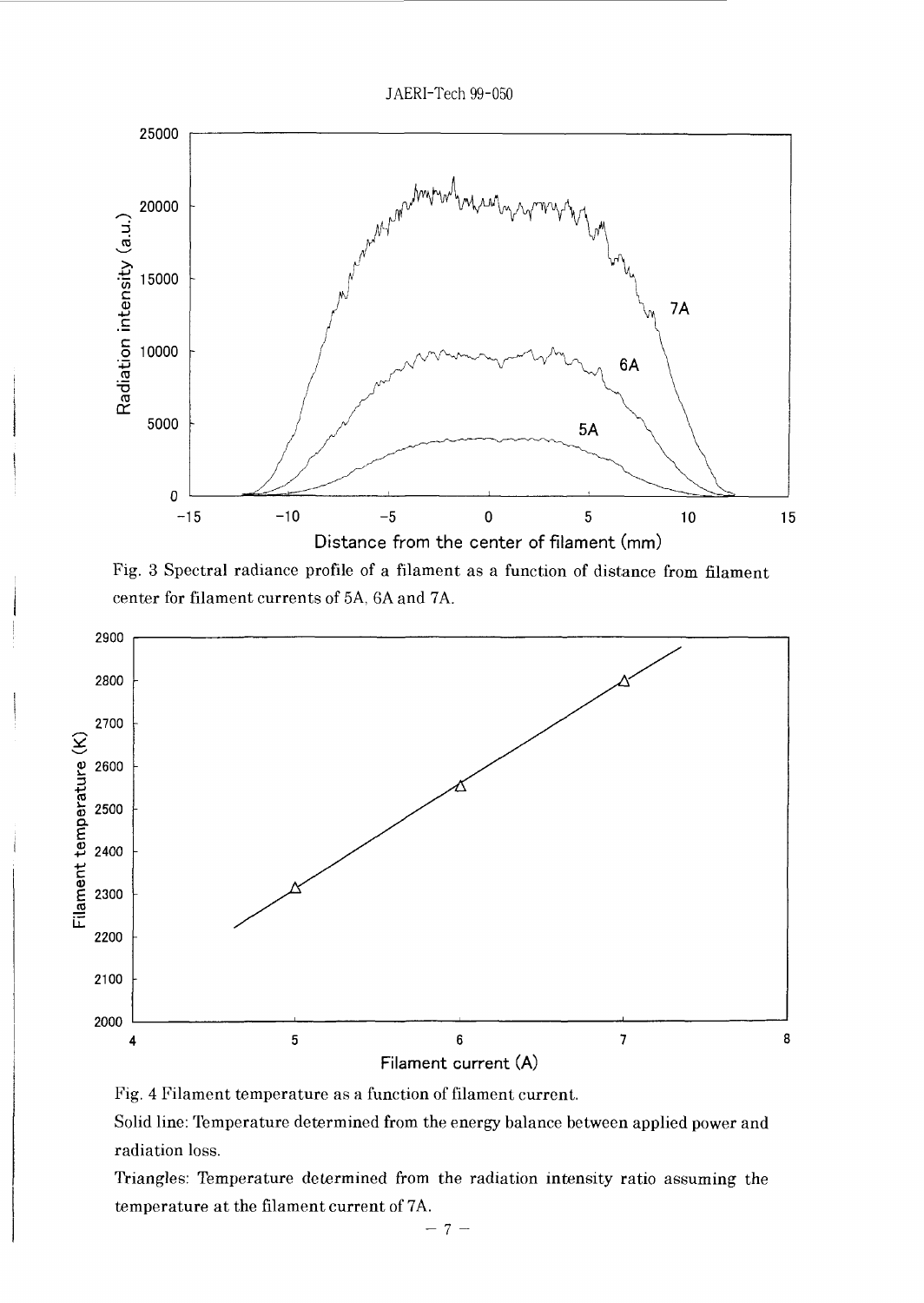



Fig. 5 Temperature distributions of a heated filament at the filament current of 5A, 6A and 7A.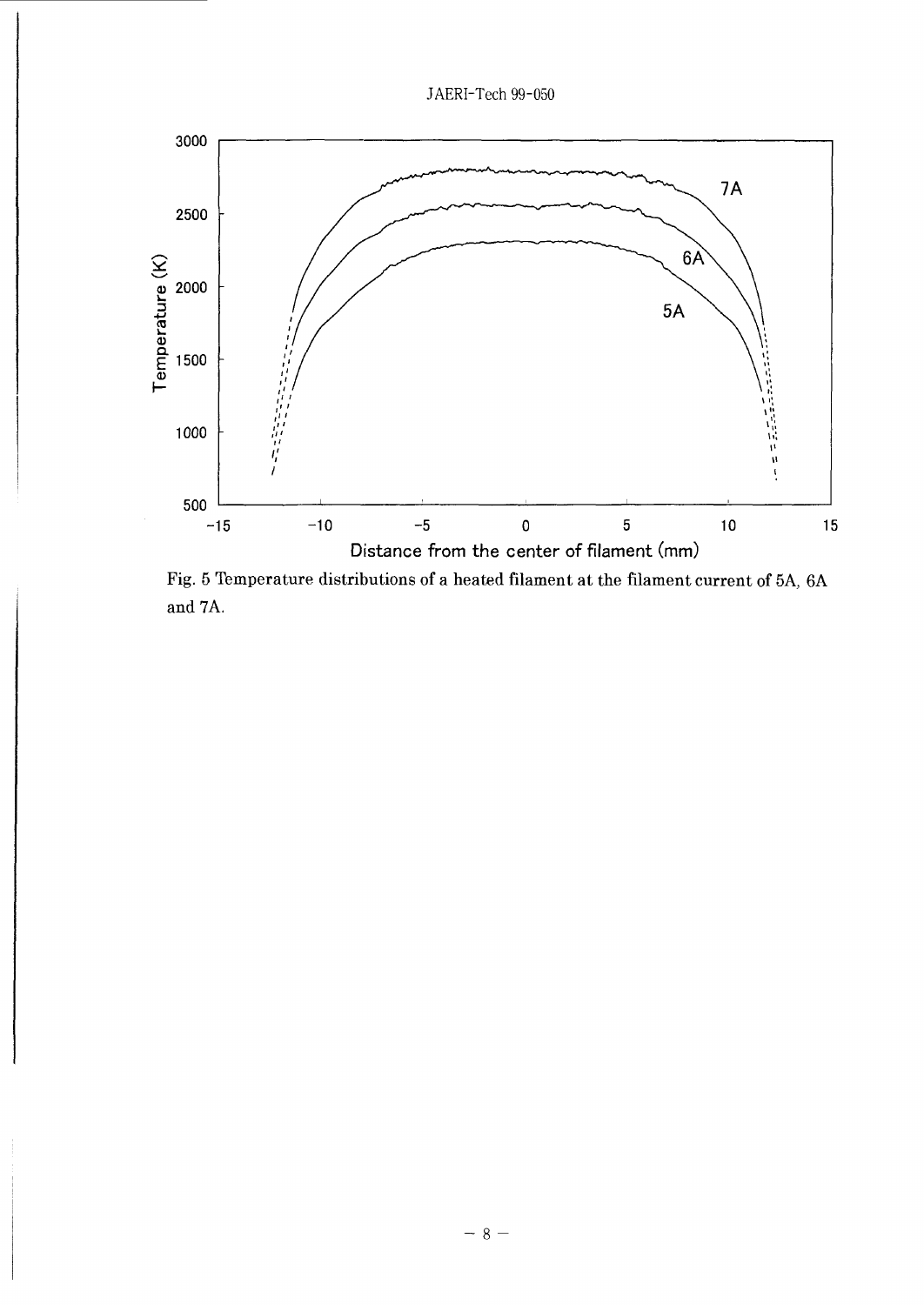## 国際単位系 (SI) と換算表

表 1 SI 基本単位および補助単位

| 뮥<br>記      | 称<br>名                                       | 를             |
|-------------|----------------------------------------------|---------------|
| m           | h<br>ル                                       | 長<br>さ        |
| kg          | ログラム                                         | 質<br>을        |
| s           | 杪                                            | 問<br>時        |
| A           |                                              | 電<br>孟        |
| K           | ビ<br>ル<br>ヶ                                  | 熱力学温度         |
| mol         | モ<br>ル                                       | 質<br>量<br>物   |
| $_{\rm cd}$ | ラ<br>ヵ<br>デ                                  | 光<br>度        |
| rad         | 5<br>$\mathcal{L}$<br>ラ<br>$\overline{\tau}$ | Ŧ.<br>角<br>đũ |
| sг          | ステラジアン                                       | 体<br>νŹ<br>角  |

#### 表 3 固有の名称をもつ SI 組立単位

| 量                                                            | 称<br>名                                  | 記号 | 他の SI 単位<br>による表現                                       |
|--------------------------------------------------------------|-----------------------------------------|----|---------------------------------------------------------|
| 馼<br>周<br>废                                                  | ッ<br>ň,                                 | Hz | $s^{-1}$                                                |
| 力                                                            | Ž<br>۲<br>$\Delta$                      | N  | $m \cdot \frac{kg}{s^2}$                                |
| Æ<br>応<br>力<br>力                                             | パ<br>ヵ<br>ル<br>ス                        | Pa | $N/m^2$                                                 |
| エネルギー, 仕事, 熱量                                                | Ÿ<br>ル<br>a,                            | J  | N·m                                                     |
| 束<br>牽<br>放<br>射<br>Т.                                       | 7<br>۲<br>$\ddot{ }$                    | W  | J/s                                                     |
| 荷<br>電<br>電気<br>量                                            | ク<br>ッ<br>$\Omega$                      | С  | $A \cdot s$                                             |
| 電圧<br>起電力<br>電位.                                             | ポ<br>ル<br>ь                             | V  | W/A                                                     |
| 静<br>容<br>量<br>電                                             | K<br>ラ<br>フ<br>$\overline{\phantom{a}}$ | F  | C/V                                                     |
| 抗<br>気<br>竃<br>抵                                             | ォ<br>A                                  | Ω  | V/A                                                     |
| D.<br>ス<br>タ<br>ン<br>Ŋ<br>ヶ                                  | ジ<br>ス<br>$\star$                       | S  | A/V                                                     |
| 磁<br>束                                                       | バ<br>ゥ<br>x                             | Wb | V s                                                     |
| 度<br>磁<br>束<br>審                                             | ラ<br>テ<br>ス                             | т  | W <sub>b</sub> /m <sup>2</sup>                          |
| $\overline{\mathcal{L}}$<br>$\mathbf{z}$<br>4<br>タ<br>ク<br>ン | I)                                      | Н  | Wb/A                                                    |
| ス温<br>度<br>セ<br>ゥ<br>ル                                       | セルシウス度                                  | °C |                                                         |
| 束<br>光                                                       | ル<br>ン<br>х                             | łm | $\mathop{\rm cd}\nolimits\cdot\mathop{\rm sr}\nolimits$ |
| 度<br>照                                                       | ス<br>ル<br>ク                             | lх | $\mathrm{Im}/\mathrm{m}^2$                              |
| 能<br>放<br>射                                                  | $\prec$<br>ク<br>$\overline{\nu}$        | Bq | $\mathbf{s}^{-1}$                                       |
| 毓<br>吸<br>線<br>収                                             | グ<br>4                                  | Gy | J/kg                                                    |
| 噕<br>当<br>綋<br>暠                                             | ベル<br>ż<br>ŀ                            | Sν | $J/\mathrm{k}$ g                                        |

#### 表2 SIと併用される単位

| 称<br>2    | 뷱<br>∄r!  |
|-----------|-----------|
| 分,時,日     | min, h, d |
| 度, 分, 秒   |           |
| ットル<br>ŋ. | 1. L      |
| к         | t.        |
| 電子ボルト     | eV        |
| 原子質量単位    | u         |

 $1 eV = 1.60218 \times 10^{-19} J$ 1 u =  $1.66054 \times 10^{-27}$  kg

#### 表4 SIと共に暫定的に 維持される単位

| 牀<br>名                      | 記   |
|-----------------------------|-----|
| オングストローム                    | Α   |
| バ<br>ン                      | b   |
| $\overline{\nu}$<br>バ       | bar |
| ٦U<br>ガ                     | Gal |
| ŋ<br>$\ast$<br>$\mathbf{I}$ | C.  |
| ゲ<br>F<br>ン<br>ン<br>v       | R   |
| K<br>ラ                      | rad |
| z.<br>Ιż                    | rem |

 $1 \stackrel{\circ}{A} = 0.1$  nm =  $10^{-10}$  m 1 b=100 fm<sup>2</sup> =  $10^{-28}$  m<sup>2</sup> 1 bar=0.1 MPa =  $10<sup>5</sup>$ Pa 1 Gal=1 cm/s<sup>2</sup> =  $10^{-2}$  m/s<sup>2</sup>  $1 \text{ Ci} = 3.7 \times 10^{10} \text{Bq}$  $1 R = 2.58 \times 10^{-4} C/kg$ 1 rad = 1 cGy =  $10^{-2}$ Gy  $1$  rem =  $1 \text{ cSv} = 10^{-2} \text{ Sv}$ 

犮

| SI 接頭語 |  |  |
|--------|--|--|

| ້<br>------     |                          |        |  |  |  |  |  |  |  |
|-----------------|--------------------------|--------|--|--|--|--|--|--|--|
| 倍数              | 接頭語                      | 믁<br>記 |  |  |  |  |  |  |  |
| $10^{18}$       | ク<br>I.<br>+             | E      |  |  |  |  |  |  |  |
| $10^{15}$       | $\frac{1}{2}$<br>ぺ       | P      |  |  |  |  |  |  |  |
| $10^{12}$       | ラ<br>$\tilde{\tau}$      | T      |  |  |  |  |  |  |  |
| 10 <sup>9</sup> | ギメ<br>ガ                  | Ġ      |  |  |  |  |  |  |  |
| 10 <sup>6</sup> | ガ                        | M      |  |  |  |  |  |  |  |
| 10 <sup>3</sup> | $\ddagger$<br>ø          | k      |  |  |  |  |  |  |  |
| 10 <sup>2</sup> | ŀ<br>$\hat{\phantom{1}}$ | h      |  |  |  |  |  |  |  |
| 10 <sup>1</sup> | $\tilde{\tau}$<br>カ      | da     |  |  |  |  |  |  |  |
| $10^{-1}$       | デ<br>ż                   | d      |  |  |  |  |  |  |  |
| $10^{-2}$       | 千<br>セ                   | c      |  |  |  |  |  |  |  |
| $10^{-3}$       | ξ<br>ı)                  | m      |  |  |  |  |  |  |  |
| $10^{-6}$       | マイク<br>ø                 | $\mu$  |  |  |  |  |  |  |  |
| $10^{-9}$       | ナ<br>ノ                   | n      |  |  |  |  |  |  |  |
| $10^{-12}$      | F,<br>Ë                  | Þ      |  |  |  |  |  |  |  |
| $10^{-15}$      | フェム<br>$\mathsf{r}$      | ſ      |  |  |  |  |  |  |  |
| $10^{-18}$      | ア<br>ト                   | a      |  |  |  |  |  |  |  |

 $(i)$ 

- 1. 表 1-5は「国際単位系」第5版,国際 度量衡局 1985年刊行による。ただし, 1 eV および1uの値は CODATA の1986年推奨 値によった。
- 2. 表4には海里, ノット, アール, ヘクタ ールも含まれているが日常の単位なのでこ こでは省略した。
- 3. barは、JISでは流体の圧力を表わす場 合に限り表2のカテゴリーに分類されてい  $50$
- 4. EC閣僚理事会指令では bar, barn およ び「血圧の単位」mmHg を表2のカテゴリ ーに入れている。

 $N (= 10<sup>5</sup> dyn)$  $f$ kgf lbf 0.101972 0.224809  $1^\circ$  $\overline{1}$ 2.20462 9.80665 4.44822 0.453592  $\mathbf{1}$ 



|   | $H$ MPa $(=10 \text{ bar})$ | kgf/cm <sup>2</sup>       | atm                               | mmHg(Torr)              | $\frac{1}{\pi}$ (psi)    |
|---|-----------------------------|---------------------------|-----------------------------------|-------------------------|--------------------------|
|   |                             | 10.1972                   | 9.86923                           | $7.50062 \times 10^{3}$ | 145.038                  |
| 力 | 0.0980665                   |                           | 0.967841                          | 735.559                 | 14.2233                  |
|   | 0.101325                    | 1.03323                   |                                   | 760                     | 14.6959                  |
|   | $1.33322 \times 10^{-4}$    | $1.35951 \times 10^{-3}$  | $1.31579 \times 10^{-3}$          |                         | $1.93368 \times 10^{-2}$ |
|   | $6.89476 \times 10^{-3}$    | $17.03070 \times 10^{-2}$ | 6.80460 $\times$ 10 <sup>-2</sup> | 51 7149                 |                          |

| $\mathbf{L}$             | $J( = 10^{7} \text{ erg})$ | kgf• m                    | kW h                      | cal(計量法)                  | Btu                       | $ft \cdot blf$            | eV                       | 1 cal = 4.18605 J (計量法 )            |
|--------------------------|----------------------------|---------------------------|---------------------------|---------------------------|---------------------------|---------------------------|--------------------------|-------------------------------------|
| ル<br>$\ddot{\mathbf{r}}$ |                            | 0.101972                  | $2.77778 \times 10^{-7}$  | 0.238889                  | $9.47813 \times 10^{-4}$  | 0.737562                  | $6.24150 \times 10^{18}$ | (熱化学)<br>$= 4.184$ J                |
|                          | 9.80665                    |                           | $2.72407 \times 10^{-6}$  | 2.34270                   | $9.29487 \times 10^{-3}$  | 7.23301                   | $6.12082 \times 10^{19}$ | $= 4.1855 \text{ J}$ (15 °C)        |
| 仕事                       | $3.6 \times 10^{6}$        | $3.67098 \times 10^{5}$   |                           | $8.59999 \times 10^{5}$   | 3412.13                   | $2.65522 \times 10^{6}$   | $2.24694 \times 10^{25}$ | = 4.1868 J (国際蒸気表)                  |
|                          | 4.18605                    | 0.426858                  | $1.16279 \times 10^{-6}$  |                           | $3.96759 \times 10^{-3}$  | 3.08747                   | $2.61272 \times 10^{19}$ | 仕事率<br>1 PS (仏馬力)                   |
| 執量                       | 1055.06                    | 107.586                   | $2.93072 \times 10^{-4}$  | 252.042                   |                           | 778.172                   | $6.58515 \times 10^{21}$ | $= 75 \text{ kgf} \cdot \text{m/s}$ |
|                          | 1.35582                    | 0.138255                  | $3.76616 \times 10^{-7}$  | 0.323890                  | $28506 \times 10^{-3}$    |                           | $8.46233 \times 10^{18}$ | $= 735.499 W$                       |
|                          | $1.60218 \times 10^{-19}$  | $1.63377 \times 10^{-20}$ | $4.45050 \times 10^{-26}$ | $3.82743 \times 10^{-20}$ | $1.51857 \times 10^{-22}$ | $1.18171 \times 10^{-19}$ |                          |                                     |
|                          |                            |                           |                           |                           |                           |                           |                          |                                     |

 $\mathbb{H}$ 

換

| 放      | Ba<br>--- --         |                           | 吸      | Gv<br>------ | rad | 照           | C/kg                  |      | 線        | -Sv  | rem |
|--------|----------------------|---------------------------|--------|--------------|-----|-------------|-----------------------|------|----------|------|-----|
| 射<br>能 |                      | $2.70270 \times 10^{-11}$ | 収<br>線 |              | 100 | 射<br>線<br>量 |                       | 3876 | NR.<br>Œ |      | 100 |
|        | $3.7 \times 10^{10}$ |                           |        | 0.01         |     |             | $2.58 \times 10^{-4}$ |      |          | 0.01 |     |